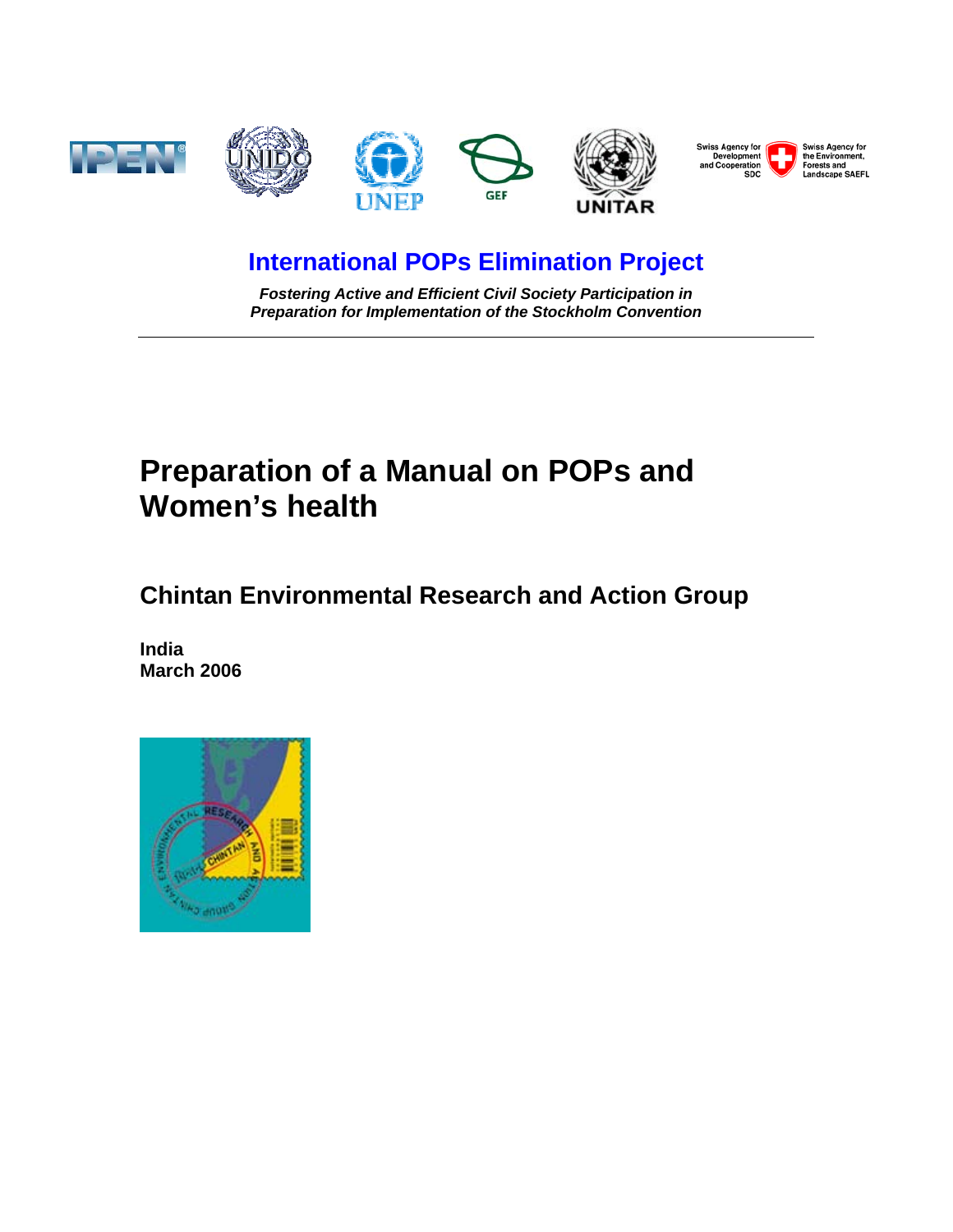## **About the International POPs Elimination Project**

On May 1, 2004, the International POPs Elimination Network (IPEN http://www.ipen.org) began a global NGO project called the International POPs Elimination Project (IPEP) in partnership with the United Nations Industrial Development Organization (UNIDO) and the United Nations Environment Program (UNEP). The Global Environment Facility (GEF) provided core funding for the project.

IPEP has three principal objectives:

- Encourage and enable NGOs in 40 developing and transitional countries to engage in activities that provide concrete and immediate contributions to country efforts in preparing for the implementation of the Stockholm Convention;
- Enhance the skills and knowledge of NGOs to help build their capacity as effective stakeholders in the Convention implementation process;
- Help establish regional and national NGO coordination and capacity in all regions of the world in support of longer term efforts to achieve chemical safety.

IPEP will support preparation of reports on country situation, hotspots, policy briefs, and regional activities. Three principal types of activities will be supported by IPEP: participation in the National Implementation Plan, training and awareness workshops, and public information and awareness campaigns.

For more information, please see http://www.ipen.org

IPEN gratefully acknowledges the financial support of the Global Environment Facility, Swiss Agency for Development and Cooperation, Swiss Agency for the Environment Forests and Landscape, the Canada POPs Fund, the Dutch Ministry of Housing, Spatial Planning and the Environment (VROM), Mitchell Kapor Foundation, Sigrid Rausing Trust, New York Community Trust and others.

The views expressed in this report are those of the authors and not necessarily the views of the institutions providing management and/or financial support.

This report is available in the following languages: English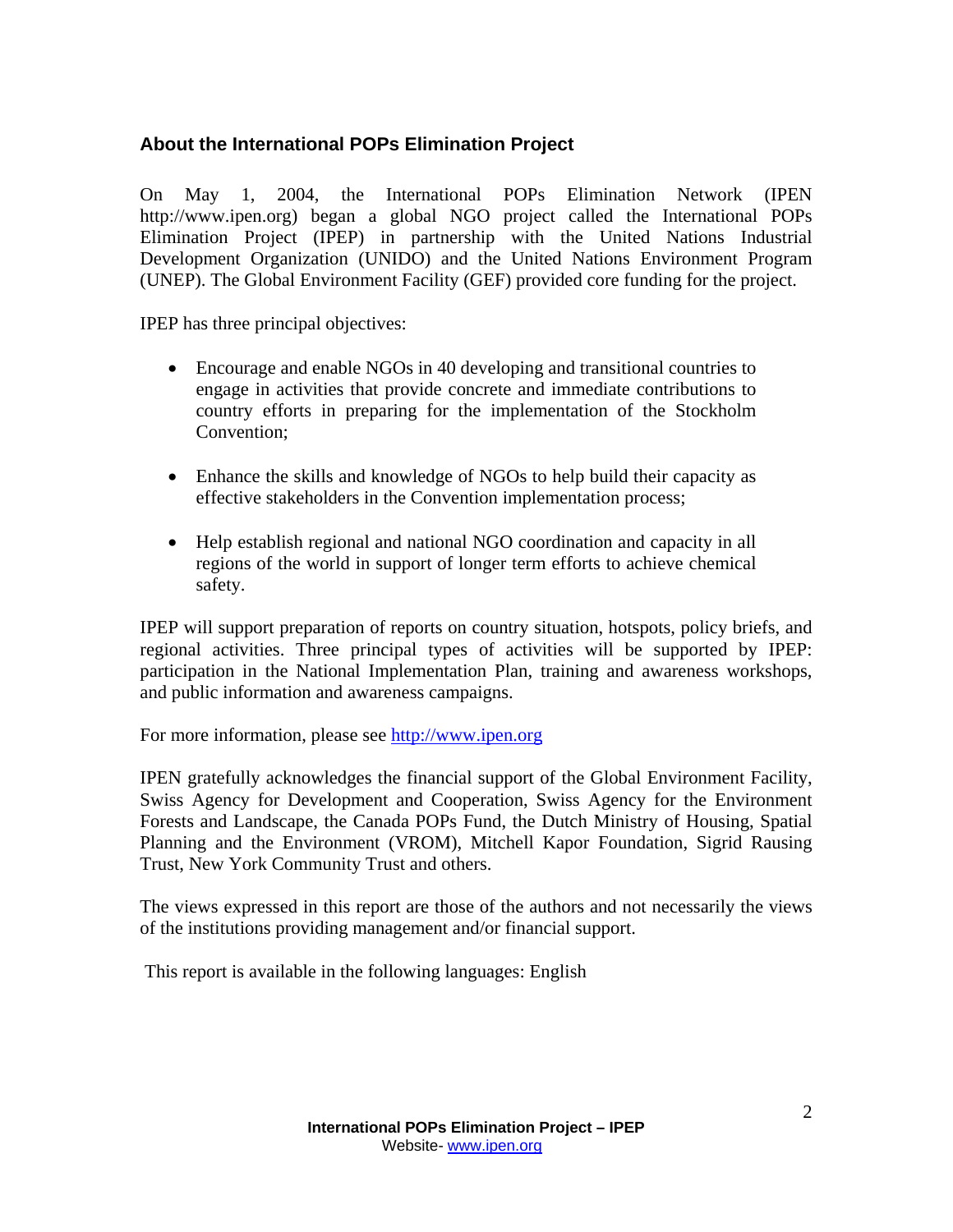# **Preparation of a Manual on POPs and Women's health**

# **I. Project background**

In India today, there are hundreds of organizations working on the issue of women's health. The areas of work include reproductive health, an area severely impacted by exposure to POPs. Yet, the focus has not included toxics in any manner.

One of the reasons for this is the broad nature of toxics themselves. Until scientists like Theo Colborn and Sandra Steinberger actually wrote about chemicals in a comprehensible, reader friendly way, the issue was a garble of long names and complex science that was actually difficult to imbibe, much less use. However, while the importance of these books cannot be downplayed, it is important to remember that they are in a context completely different to that of India. Hence, while they do create awareness, they may not be able to be of direct relevance. The twin issues of jargon-free material and information relevant to India are hence an important one that must be addressed when we consider the issue of POPs.

Another issue is that of the very information being shared. Instead of being merely related to the manner in which POPs function and impact the human body, it is also related to the practical aspect of the issue: prevention and hands on action that can be taken. This information is also absent in India.

More concretely, this proposal had the following aims:

- To collate all the information available on POPs and women's health.
- To use the information to create a primer for both practitioners and literate women in English and Hindi for widest usage
- To share it with networks and groups working on the issue of women's health through a workshop.

## **II. Our Work**

Our work took us well over the expected 4 months, as it required multiple inputs and needed to be rewritten five times before the test group was able to comprehend it and discuss it confidently.

A brief summary of the work is as follows:

## **A. Initial Study**

Our initial study required us to undertake a survey with groups working on women's health. However, we were advised by a range of NGOs and individuals to work with NGOs that in general, worked with health as well. We therefore circulated a brief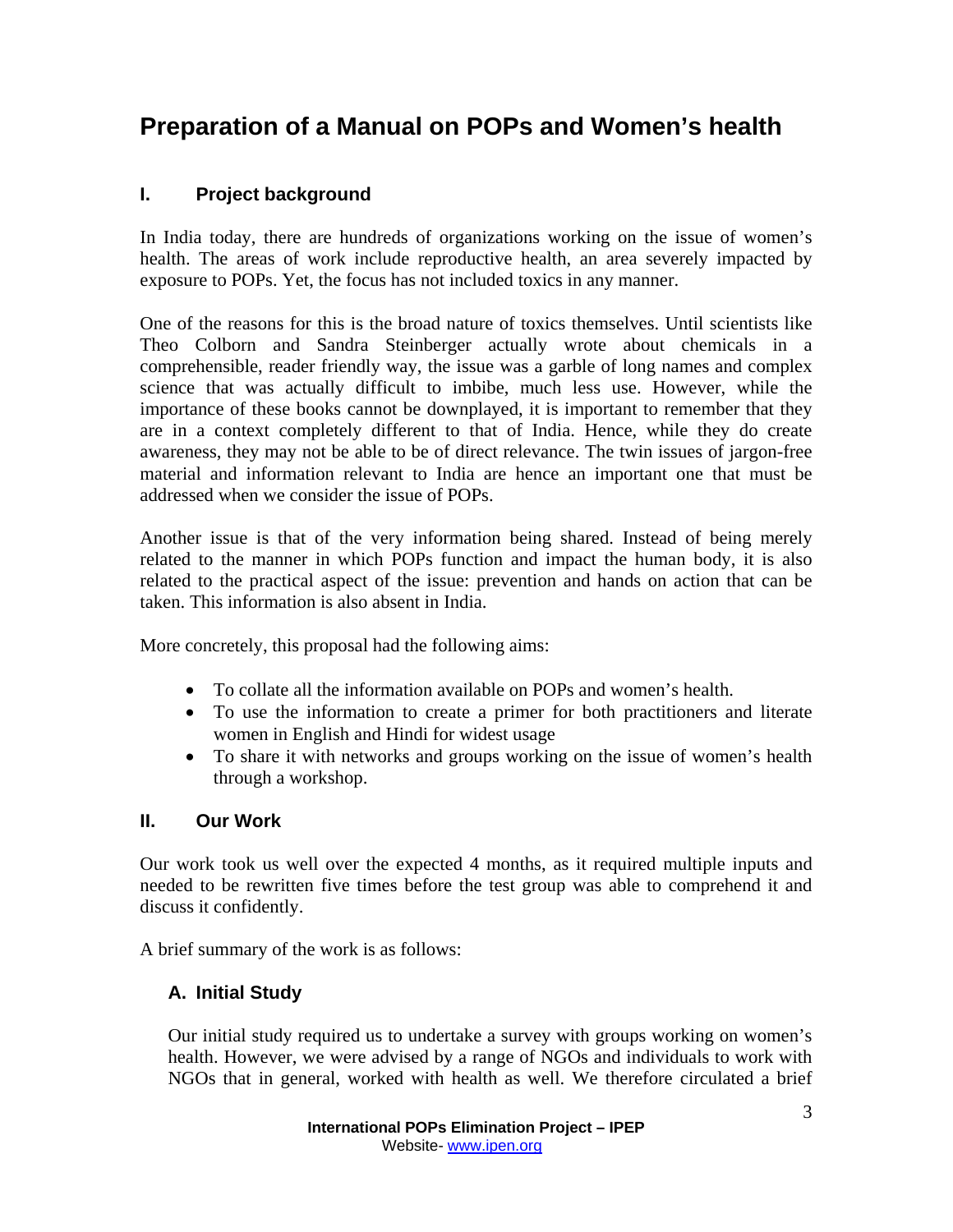questionnaire and followed up by telephone. The efforts required for this lead us to reduce our interactions with those outside Delhi and instead, work with both groups and individuals in Delhi. Besides, we also decided to work with groups in and around Delhi as many of the others were far away for a follow up.

The initial study, collated by the project supervisor, showed us that:

- There was no inclusion of toxics of any kind in this realm
- There was no notion of POPs at all
- There was no plan to include these in the near future as they were not seen as serious or important
- Health was seen in traditional terms

#### **B. Advisory Group**

We created a small advisory group comprising those involved in the issue and a doctor. This included Dr. Kiran Gularia, Dr. Shehla Agarwal, Mr. Pranay Lal, Ms. Kamla Upadhaya, Ms. Vibha Gupta.

We later also turned to seek the help of Ms. Moho Chaturvedi, as she works on gender and health issues in India.

#### **C. Manual Structure**

Given that there was no knowledge base to start with, we created a structure with a summary of intended matter.

#### **D. Review of Structure**

The structure was sent out for comments to the group as well as to other persons. Many comments came in, mostly those requesting for a big change and greater clarity. There was a call for more basic information. The structure was revised three times before it was suitable for a pedagogical specialist, who added additional inputs.

#### **E. Bibliographical and Information Search and Selection**

The sections above were divided into 3 and distributed to the researcher to initiate a bibliographical search. They were asked to search websites, libraries and meet individuals. Over 120 useful references were found. Of these, those found relevant to Indian conditions were sorted out. Besides, on advice, those studies that used a sample size of less than 72 were not used. The information was classified into sections. Discussions were held with several persons about their work, information available to them and their own work and observations.

#### **F. Draft Circulation**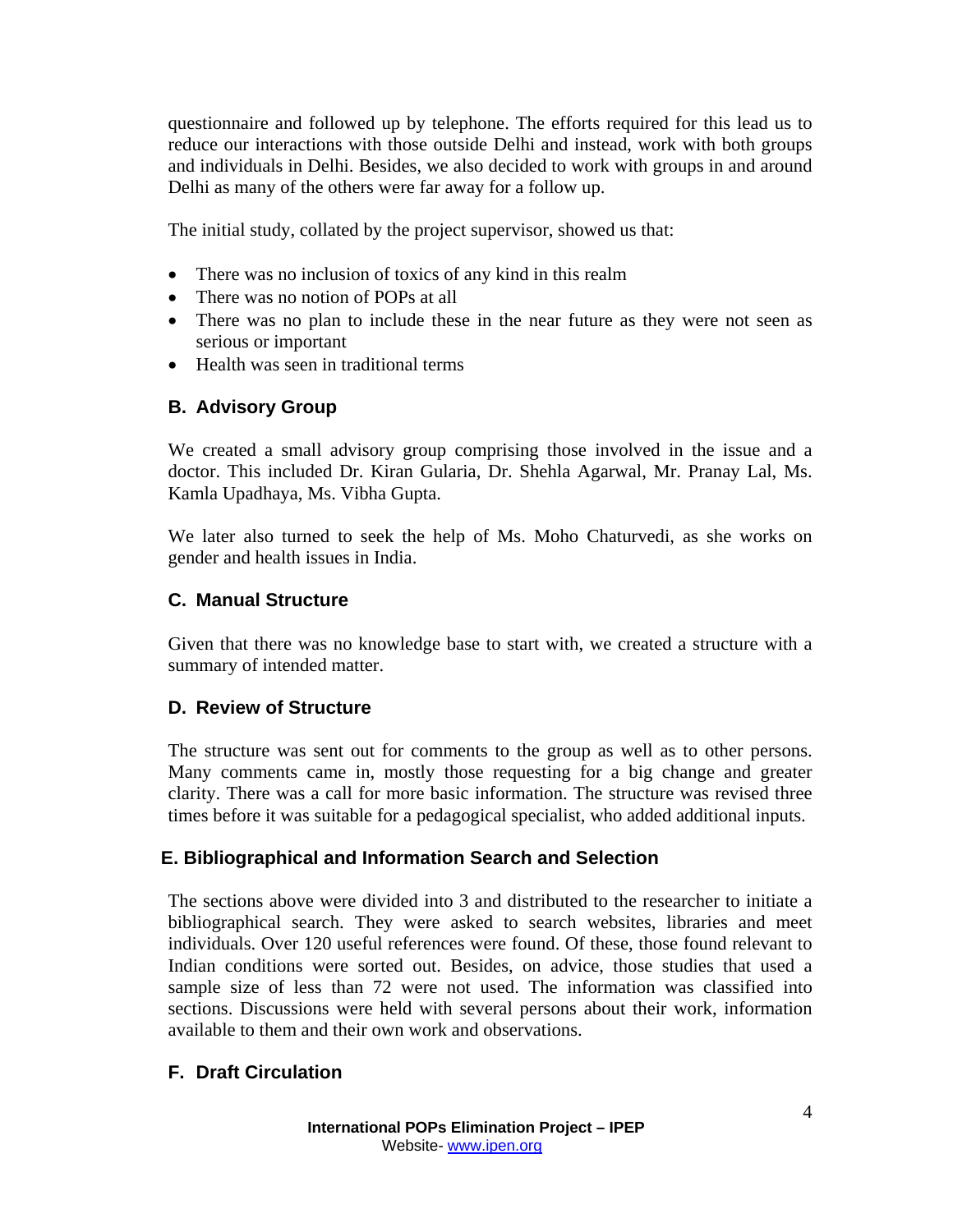The first draft was circulated. It was widely discussed and many comments were received. In general, it was felt that the contents contained too much science and required simplification. It was also felt that the content needed more focus, so many additional information sections were removed.

A second draft was circulated. Here, it was felt that a simpler and broader overview of POPs was required. Moreover, the pesticides were found to be too detailed and it was decided to reduce these to tables.

A third draft was circulated. Some people in the advisory group felt that it was imperative to also include other emerging POPs to make the manual more useful.

A fourth draft, with these included, was circulated. It was felt that the issue lacked the human rights perspective, particularly with the need for emphasizing women's right to bear healthy children.

Finally, a fifth draft was agreed upon. The agreed content is as follows:

- 0. Introduction (about 1000 words)
- 1. POPs: What are they? *The dirty dozen. Maps of the hotspots, regions where they are the most produced. A brief history. How do they travel? A bit about the history of the Stockholm convention*
- *2.* Why are women so susceptible to POPs? (3000-5000 words) *The medical science and the main symptoms. Here we create the broad health problem categories that we will remain with through the rest of the manual. These will be those that are the most common, at least five examples are spontaneous abortions, difficult conception, cancers, endometriosis and babies who are ill.*
- 3. Global Evidence (10-12000 words). *Interviews with Neil Shakeback, Bruce Landseer. Case studies and literature review under the broad headings of the health problems. Needs not to be presented as a literature review but include most of the important studies.*
- 4. Indian Evidence: DDT, BHC, HCH. *Telephone interviews with doctors. Here, we will have to be more like detectives and piece together solutions. For example, we will have to say that given we have X no of medical waste incinerators; there is already dioxin present*.
- 5. The Way Ahead